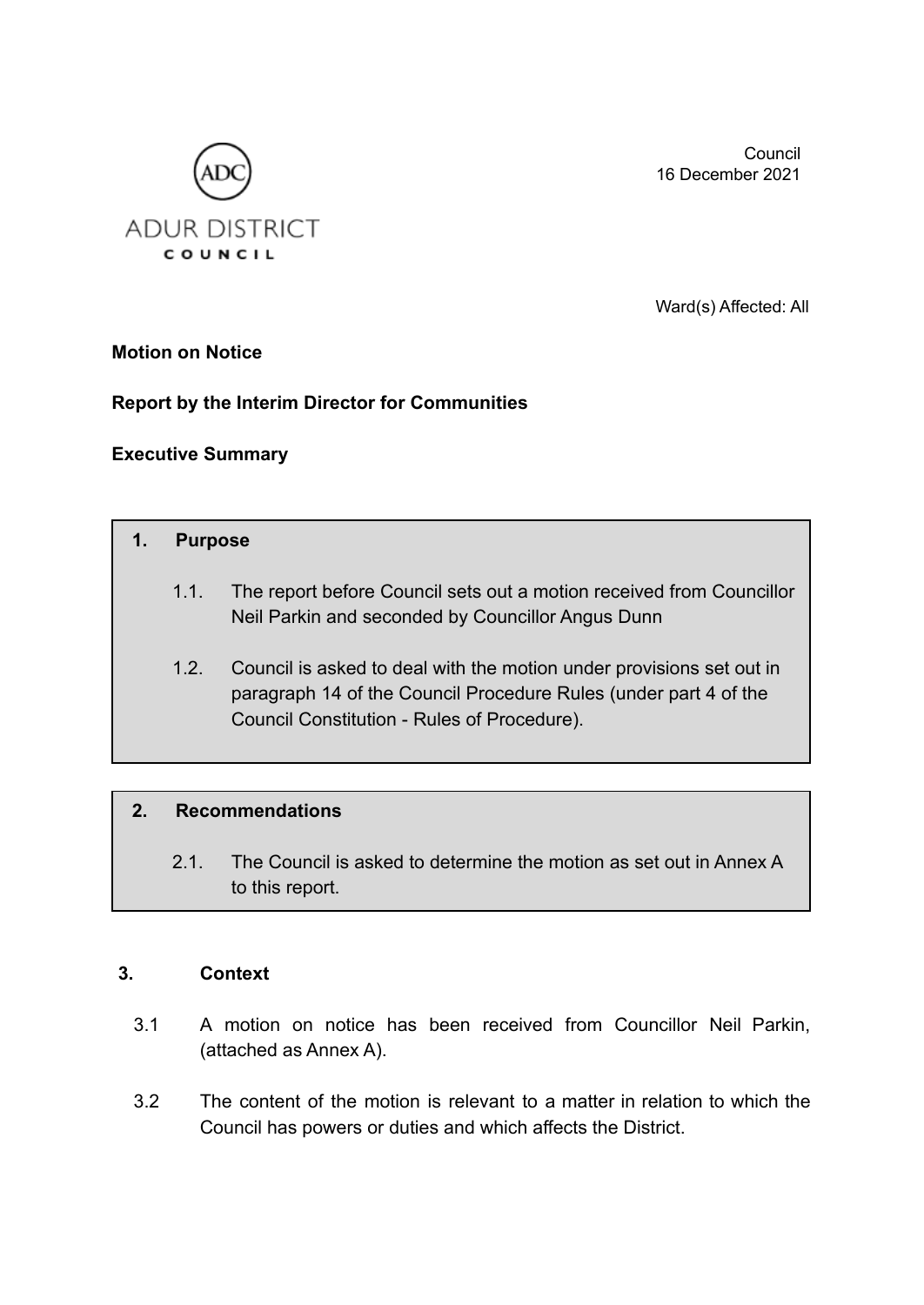- 3.3 There is nothing substantive within the motion that would cause its rejection under the terms of the Constitution.
- 3.4 The motion before Council is declaratory in nature, as defined in para 14.4.4 of the Council's Procedure Rules. Therefore, it may be considered and debated by the Full Council without being automatically referred to a future meeting of Full Council, as defined in para 14.4.5 of the Council's Procedure Rules, or, being referred to the Executive or Committee without debate, as defined in paragraphs 14.4.1, 14.4.2 and 14.4.3 of the Council's Procedure Rules.

## **4. Issues for consideration**

4.1 Motions considered by Full Council are done so under part 14 of the Council's Procedure Rules and are debated under rules set out under part 16 of the Council procedure rules and the Council is asked to debate the motion under these rules accordingly.

## **5. Financial Implications**

5.1 The motion is declaratory in nature and therefore there are no direct financial implications.

# **6. Legal Implications**

6.1 As the motion is declaratory in nature, there are no direct legal implications arising from it.

## **Background Papers**

None

# **Officer Contact Details:-**

Chris Cadman-Dando Democratic Services 01903 221364 chris.cadman-dando@adur-worthing.gov.uk